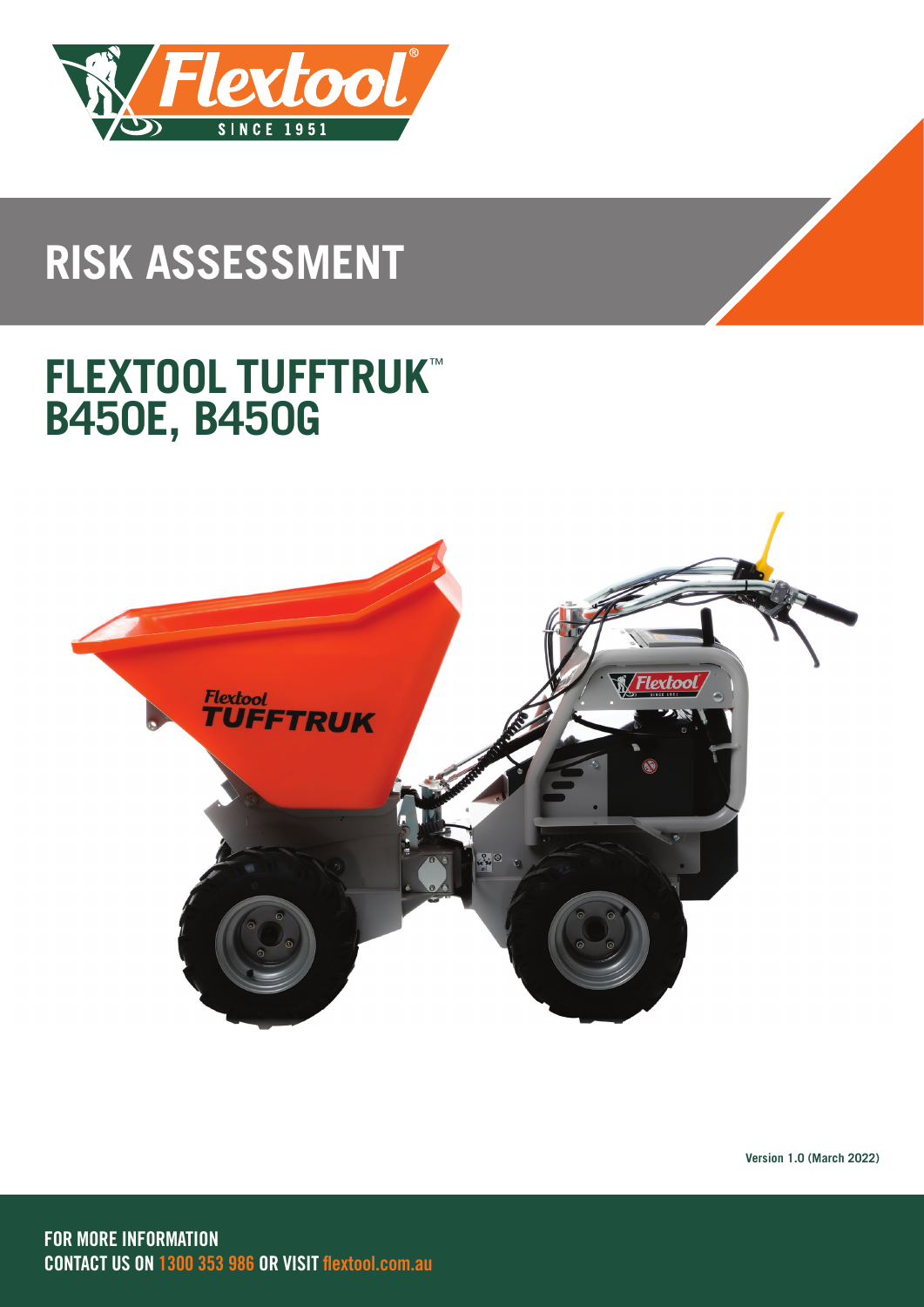### **EQUIPMENT RISK ASSESSMENT**



| <b>INFORMATION</b>     |                                                                                                     |
|------------------------|-----------------------------------------------------------------------------------------------------|
| Equipment description: | TuffTruk Mini Dumper                                                                                |
| Make / manufacturer:   | Flextool                                                                                            |
| Model number/s:        | B450E, B450G                                                                                        |
| Assessment date:       | 1 <sup>st</sup> March 2022                                                                          |
| Link for manuals:      | flextool.com.au                                                                                     |
| Additional information | <b>Parchem Construction Supplies</b><br>1956 Dandenong Road<br>Clayton VIC 3168<br>Ph: 1300 353 986 |





To reduce the risk of injury, all operators and maintenance personnel must read and understand this risk assessment before transporting, operating, changing accessories or performing maintenance on this power equipment. The most important safety device for this or any equipment is the operator. Care and good judgement are the best protection against injury. All possible hazards cannot be covered in this risk assessment, but we have tried to highlight some of the important items. Risks associated with the use of equipment may vary based on jobsite and environmental factors and operators should asses these prior to each use. Operators should look for and obey Caution, Warning and Danger labels placed on the equipment. You should read this risk assessment and the corresponding equipment and engine (if applicable) operating instructions carefully and consider the information in the context of how the product will be used. Even if you have previously used similar equipment carefully check out each machine before you use it, get the "feel" for it and know its capabilities, limitations, potential hazards, how it operates, and how it stops. This risk assessment summarises our best knowledge of the product, based on the information available at the time. Our responsibility for products sold is subject to our standard terms and conditions of sale. Parchem does not accept any liability either directly or indirectly for any losses suffered in connection with the use of the product whether or not in accordance with any advice, specification, recommendation or information given by it.

This equipment risk assessment has been undertaken in accordance with the Plant Regulations of 2007 & 2011 and Australian Standards AS 4024 for Safe Guarding of Machinery and ISO 31000:2009 Risk Management Standards.

© This publication is copyright. All rights are reserved. Flextool is a registered trade mark and TuffTruk is a trade mark of Parchem Construction Supplies Pty Ltd.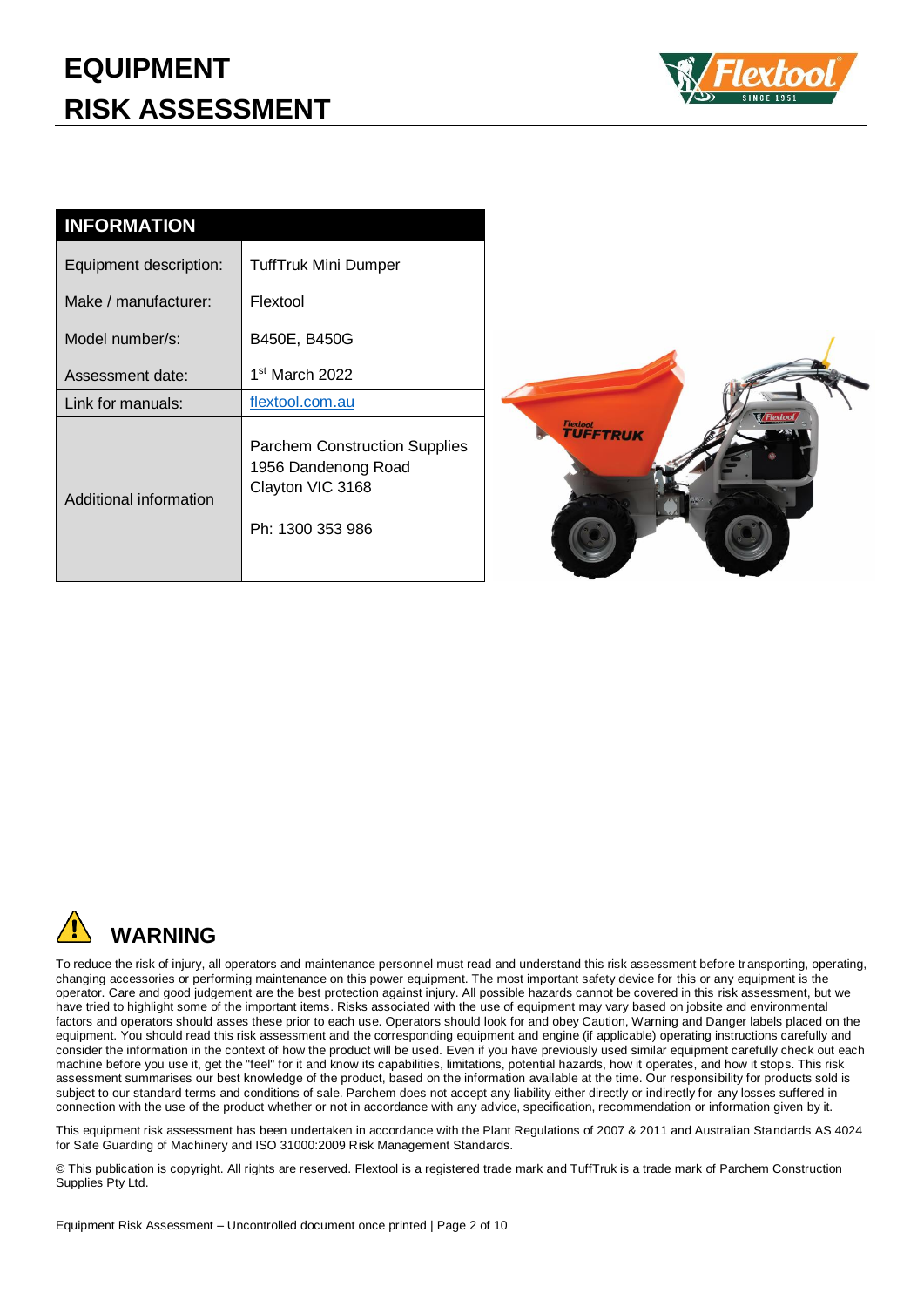#### **HAZARDS ASSOCIATED WITH THIS EQUIPMENT**

Hazards: Potential to cause harm to people, property or the environment. Tick the applicable hazards.

| <b>ENTANGLEMENT</b>                                                                                                          |         | <b>EXPLOSION</b>                                                                                                                                   |   |
|------------------------------------------------------------------------------------------------------------------------------|---------|----------------------------------------------------------------------------------------------------------------------------------------------------|---|
| Can anyone's hair, clothing, gloves, necktie, jewellery, cleaning                                                            |         | Can anyone be injured by explosion of gases, vapours, liquids,                                                                                     |   |
| brushes, rags or other materials become entangled with moving                                                                | Y       | dust or other substances, triggered by the operation of the                                                                                        | Y |
| parts of the plant, or materials in motion?                                                                                  |         | plant or by the material handled by the plant?                                                                                                     |   |
| <b>CRUSHING</b>                                                                                                              |         | <b>SLIPPING, TRIPPING OR FALLING</b>                                                                                                               |   |
| Can anyone be crushed due to:                                                                                                |         | Can anyone using the plant or in the vicinity of the plant, slip,<br>trip or fall due to:                                                          |   |
| Material falling off plant?                                                                                                  | Y       | Uneven or slippery work surfaces?                                                                                                                  | Υ |
| Uncontrolled or unexpected movement of the plant or its load?                                                                | Y       | Poor housekeeping?                                                                                                                                 |   |
| Lack of capacity for the plant to be slowed, stopped or<br>immobilised?                                                      |         | Obstacles being placed in the vicinity of the plant?                                                                                               |   |
| The plant tipping or rolling?                                                                                                | Y       | Other factors not mentioned                                                                                                                        | Y |
| Parts of the plant collapsing?                                                                                               |         | Can anyone fall from a height due to:                                                                                                              |   |
| Coming in contract with moving parts of the plant during testing,<br>inspection, operation, maintenance, cleaning or repair? | Y       | Lack of work platform?                                                                                                                             | Y |
| Being thrown off or under the plant?                                                                                         | Y       | Lack of proper stairs or ladders?                                                                                                                  |   |
| Being trapped between the plant and materials or fixed structures?                                                           | Y       | Lack of guard rails or other suitable edge protection?                                                                                             | Υ |
| Other factors not mentioned?                                                                                                 | Y       | Unprotected holes, penetrations or gaps?                                                                                                           | Υ |
| <b>CUTTING, STABBING AND PUNCTURING</b>                                                                                      |         | Poor floor or walking surfaces, such as, the lack of a slip<br>resistant surface?                                                                  | Y |
| Can anyone be cut, stabbed or punctured due to:                                                                              |         | Steep walking surfaces?                                                                                                                            | Υ |
| Coming in contact with sharp or flying objects?                                                                              |         | Collapse of the supporting structure?                                                                                                              |   |
| Coming in contract with moving parts of the plant during testing,                                                            | Y       | Other factors not mentioned?                                                                                                                       | Y |
| inspection, operation, maintenance, cleaning or repair?<br>The plant, parts of the plant or work pieces disintegrating?      |         | <b>ERGONOMICS</b>                                                                                                                                  |   |
| Work pieces being ejected?                                                                                                   | Y       | Can anyone be injured due to:                                                                                                                      |   |
| The mobility of the plant?                                                                                                   | Y       |                                                                                                                                                    |   |
|                                                                                                                              |         | Poorly designed seating?                                                                                                                           |   |
| Uncontrolled or unexpected movement of the plant?                                                                            | Y       | Repetitive body movement?                                                                                                                          | Y |
| Other factors not mentioned?                                                                                                 | Υ       | Constrained body posture or the need for excessive effort?                                                                                         |   |
| <b>SHEARING</b><br>Can anyone's body parts be sheared between two parts of the                                               |         | Design deficiency causing mental or psychological stress?                                                                                          |   |
| plant, or between a part of the plant and a work piece or structure?                                                         | Y       | Inadequate or poorly placed lighting?                                                                                                              |   |
| <b>FRICTION AND ABRASION BURN</b>                                                                                            |         | Lack of consideration given to human behaviour?                                                                                                    | Y |
| Can anyone be burnt due to contact with the moving parts of<br>surfaces of the plant, or material handled by the plant?      | Y       | Mismatch of the plant with human traits and natural<br>limitations?                                                                                |   |
| <b>STRIKING</b>                                                                                                              |         | Other factors not mentioned?                                                                                                                       | Y |
| Can anyone be struck by moving objects due to:                                                                               |         | <b>SUFFOCATION</b>                                                                                                                                 |   |
| Uncontrolled or unexpected movement of the plant or material<br>being handled by the plant?                                  | Y       | Can anyone be suffocated due to lack of oxygen, or<br>atmospheric contamination?                                                                   | Y |
| The plant or parts of the plant or work pieces disintegrating?                                                               |         | TEMPERATURE / THERMAL COMFORT OR FIRE                                                                                                              |   |
| Work pieces being ejected?                                                                                                   | Y       | Can anyone come into contact with objects at high or low<br>temperature that are likely to cause burns, scalds or other<br>injuries (hot or cold)? |   |
| Mobility of the plant?                                                                                                       | Y       | Can anyone suffer ill-health due to exposure to high or low<br>temperature work environment?                                                       |   |
| Other factors not mentioned?                                                                                                 | Y       | Can anyone be injured by fire?                                                                                                                     | Y |
| <b>HIGH PRESSURE FLUIDS</b>                                                                                                  |         | <b>MATERIAL AND SUBSTANCES</b>                                                                                                                     |   |
| Can anyone come into contact with fluids under high pressure, due                                                            | Υ       | Can anyone be injured or suffer ill-health from exposure                                                                                           |   |
| to plant failure or misuse of the plant?                                                                                     |         | (inhalation or direct contact) to:                                                                                                                 |   |
| <b>ELECTRICAL</b>                                                                                                            |         | Chemicals or harmful fluids (incl. batteries)                                                                                                      | Υ |
| Can anyone be injured by electrical shock or burnt due to:                                                                   |         | Toxic gases, vapours, fumes dust or mists                                                                                                          | Υ |
| The plant contacting live electrical connections?                                                                            | Υ       | Biological or microbiological hazards                                                                                                              | Y |
| The plant working in close proximity to electrical connections?                                                              | Υ       | <b>OTHER HAZARDS</b>                                                                                                                               |   |
| Overload of electrical circuits?                                                                                             | Y       | Can anyone be injured or suffer ill-health from exposure to:                                                                                       |   |
| Damaged or poorly maintained electrical leads and cables?                                                                    | Y       | Noise - Hearing loss or other physiological disorders?                                                                                             | Υ |
| Damaged electrical switches?                                                                                                 | Υ       | Vibration - Hand held power equipment / whole body<br>vibration?                                                                                   | Υ |
| Water near electrical equipment?                                                                                             | Y       | Radiation - Radio frequency, infrared, UV, x-rays, lasers?                                                                                         |   |
| Lack of isolation procedures?                                                                                                |         | Other factors not mentioned?                                                                                                                       | Υ |
| Other factors not mentioned?                                                                                                 | $\sf Y$ |                                                                                                                                                    |   |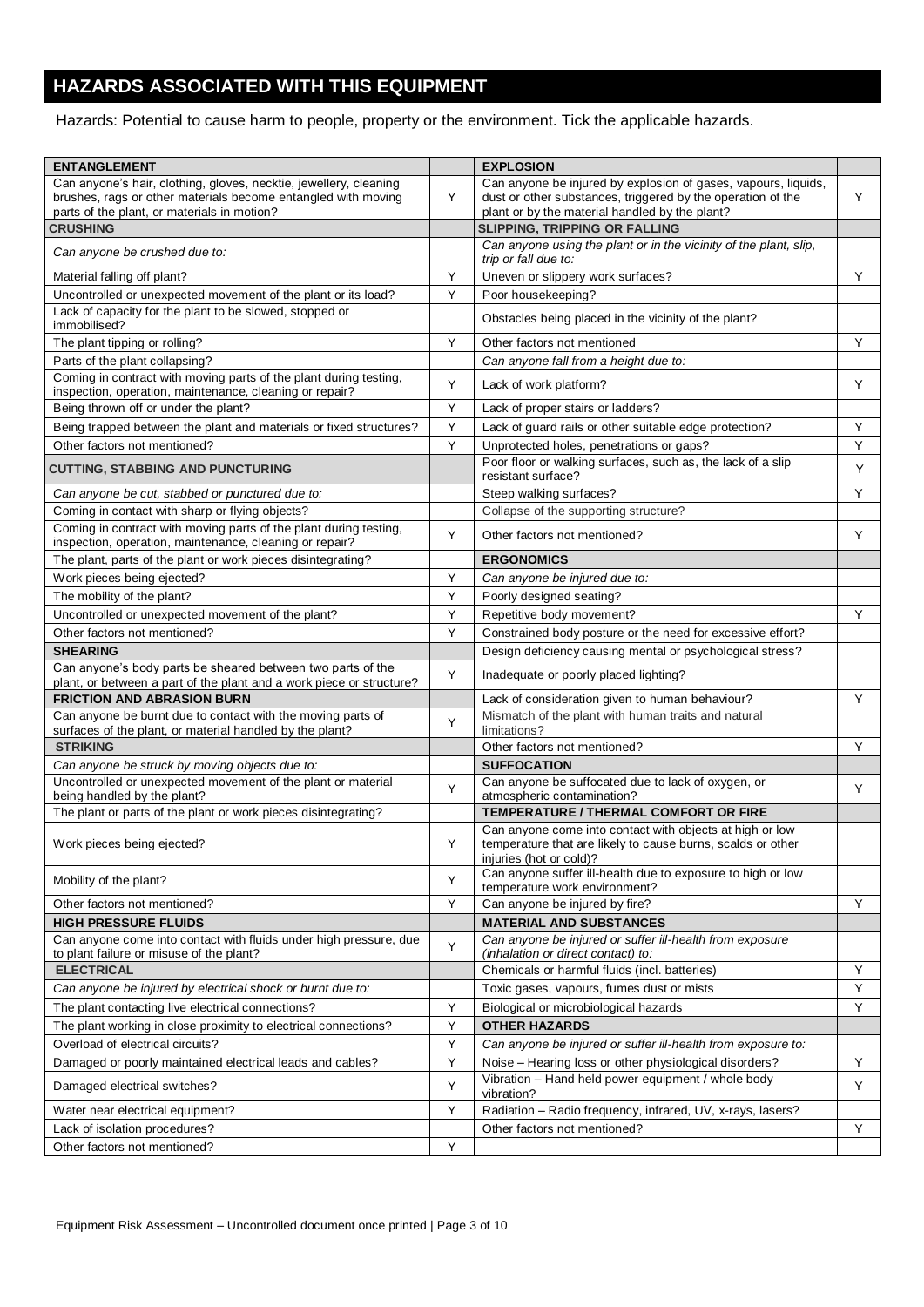#### **RISK ASSESSMENT**

| <b>HAZARDS DESCRIPTION</b>                                                                                     | <b>IMPACT DESCRIPTION</b>                                                                                                                                                          | <b>LIKELIHOOD</b> | <b>CONSEQUENCE</b> | <b>RISK</b><br><b>RATING</b> | <b>RISK CONTROL MEASURES TO ELIMINATE / REDUCE RISKS</b>                                                                                                                                                                                                                                                                                                                                                                                                                                                                                                         |  |  |  |  |  |  |
|----------------------------------------------------------------------------------------------------------------|------------------------------------------------------------------------------------------------------------------------------------------------------------------------------------|-------------------|--------------------|------------------------------|------------------------------------------------------------------------------------------------------------------------------------------------------------------------------------------------------------------------------------------------------------------------------------------------------------------------------------------------------------------------------------------------------------------------------------------------------------------------------------------------------------------------------------------------------------------|--|--|--|--|--|--|
| <b>STORAGE AND TRANSPORT</b>                                                                                   |                                                                                                                                                                                    |                   |                    |                              |                                                                                                                                                                                                                                                                                                                                                                                                                                                                                                                                                                  |  |  |  |  |  |  |
| Lifting and manual handling<br>when manoeuvring equipment<br>from transport vehicle and<br>around the job site | Equipment could fall due to<br>unbalanced load resulting from the<br>use of the wrong or unsafe lifting<br>points or loading ramps<br>Muscular strain, back injury and<br>crushing | D                 | 3.2                | <b>Medium</b>                | Only use designated crane points for mechanical lifting.<br>$\bullet$<br>Always use certified and tested lifting slings, chains and loading ramps.<br>$\bullet$<br>Regular inspection by competent person of lifting and crane points and loading<br>$\bullet$<br>ramps for damage or material fatigue.<br>Never load or unload from transport vehicle with bucket loaded.<br>$\bullet$<br>Always follow correct manual handling techniques.<br>$\bullet$<br>Wearing of PPE (steel cap boots and gloves).<br>$\bullet$<br>Manual handling training.<br>$\bullet$ |  |  |  |  |  |  |
| Transporting the equipment                                                                                     | Equipment not suitably restrained<br>during transport<br>Damage to equipment or other<br>property due to loss of load from<br>vehicle                                              | $\mathsf{C}$      | 3.2                | $Median +$                   | Ensure all equipment is restraint according to the NVHR load restraint<br>$\bullet$<br>guidelines.<br>Inspect straps and ropes for damage prior to use.<br>$\bullet$<br>Secure equipment using suitable tie down points on both equipment and vehicle.<br>$\bullet$                                                                                                                                                                                                                                                                                              |  |  |  |  |  |  |
| <b>OPERATION</b>                                                                                               |                                                                                                                                                                                    |                   |                    |                              |                                                                                                                                                                                                                                                                                                                                                                                                                                                                                                                                                                  |  |  |  |  |  |  |
| Unexpected movement of<br>equipment with or without<br>operator                                                | Bystanders and operator being<br>struck                                                                                                                                            | E                 | 3.1                | Low                          | 'Deadman' switch is installed on the handle and is operational.<br>$\bullet$<br>Only trained operators are allowed to operate the equipment.<br>$\bullet$<br>Wearing of PPE steel capped boots is mandatory.<br>$\bullet$<br>Maintain a safe working distance of approx. 3m from bystanders.<br>$\bullet$<br>NEVER exceed the rated load capacity of the dumper.<br>$\bullet$<br>Develop a Safe Work Method Statement for the operation of the equipment.<br>$\bullet$                                                                                           |  |  |  |  |  |  |
| Mechanical failure of equipment                                                                                | Serious injury                                                                                                                                                                     | $\mathsf{C}$      | 2                  | <b>Medium</b>                | Complete service and maintenance as scheduled in the equipment and engine<br>$\bullet$<br>owners' manuals.<br>Complete a prestart checklist prior to use.<br>$\bullet$<br>Report faults to management for repair. Do not use unsafe equipment.<br>$\bullet$                                                                                                                                                                                                                                                                                                      |  |  |  |  |  |  |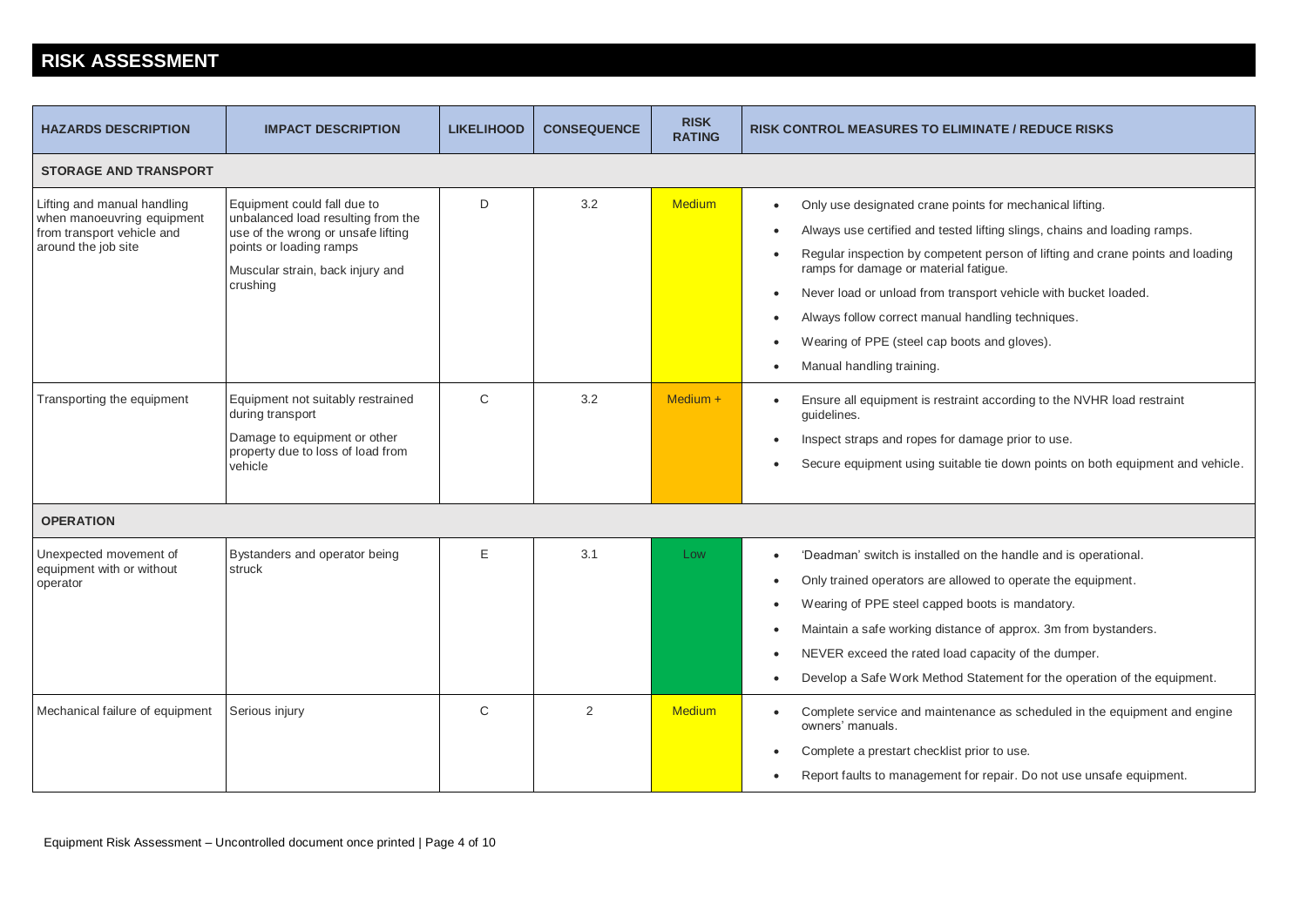| <b>HAZARDS DESCRIPTION</b>                              | <b>IMPACT DESCRIPTION</b>           | <b>LIKELIHOOD</b> | <b>CONSEQUENCE</b> | <b>RISK</b><br><b>RATING</b> | <b>RISK CONTROL MEASURES TO ELIMINATE / REDUCE RISKS</b>                                                                                                                                     |
|---------------------------------------------------------|-------------------------------------|-------------------|--------------------|------------------------------|----------------------------------------------------------------------------------------------------------------------------------------------------------------------------------------------|
| Exposure to fumes / engine<br>exhaust gases             | Suffocation due to lack of oxygen   | E                 | 4.1                | <b>Medium</b>                | Use in well-ventilated open spaces.<br>$\bullet$                                                                                                                                             |
| (B450G Model only)                                      |                                     |                   |                    |                              | Petrol model not to be used in confined or restricted areas without detailed risk<br>assessments being carried out in line with Confined Spaces Procedures.                                  |
| Vibration exposure (through<br>handle to operator)      | Injury to hands fingers and wrists  | $\mathsf{C}$      | 2                  | <b>Medium</b>                | Operator to take regular breaks when required to operate equipment over a long<br>continuous period.                                                                                         |
|                                                         |                                     |                   |                    |                              | Stop using equipment if any discomfort, tingling sensation or pain occurs and<br>$\bullet$<br>seek medical advice before resuming use.                                                       |
|                                                         |                                     |                   |                    |                              | Complete service and maintenance as scheduled in the equipment and engine<br>owners' manuals.                                                                                                |
| Noise exposure                                          | Loss of hearing                     | C                 | $\overline{2}$     | <b>Medium</b>                | Wear PPE hearing protection.<br>$\bullet$                                                                                                                                                    |
| (B450G Model only)                                      |                                     |                   |                    |                              | Complete service and maintenance as scheduled in the equipment and engine<br>owners' manuals.                                                                                                |
|                                                         |                                     |                   |                    |                              | Replace damaged or missing warning decals requiring the use of hearing<br>protection.                                                                                                        |
| Dust and flying particles                               | Eye injury and respiratory problems | $\mathsf{C}$      | 2                  | <b>Medium</b>                | Ensure appropriate PPE is ALWAYS worn - P2 dust mask and safety glasses<br>must be worn.                                                                                                     |
|                                                         |                                     |                   |                    |                              | Always discharge contents of the bucket or activate bucket disengage lever from<br>the steering / operating position - Never stand in front of or alongside dumper<br>when activating lever. |
| Hot equipment and engine parts<br>(engine exhaust etc.) | Risks of burns to body              | $\mathsf{C}$      | $\overline{2}$     | <b>Medium</b>                | Replace damaged or missing warning decals highlighting hot surfaces.<br>$\bullet$                                                                                                            |
|                                                         |                                     |                   |                    |                              | Do not touch engines, engine exhausts or other parts such as gear boxes that<br>$\bullet$<br>generate heat during or immediately after operation.                                            |
|                                                         |                                     |                   |                    |                              | Wait for engine and equipment to completely cool down prior to commencing<br>repairs or maintenance.                                                                                         |
| Exposure to rotating wheels                             | Injury to feet                      | C                 | 3.2                | Medium +                     | Wear PPE (steel cap boots).<br>$\bullet$                                                                                                                                                     |
|                                                         |                                     |                   |                    |                              | Never operate equipment with damaged, broken or missing guards.<br>$\bullet$                                                                                                                 |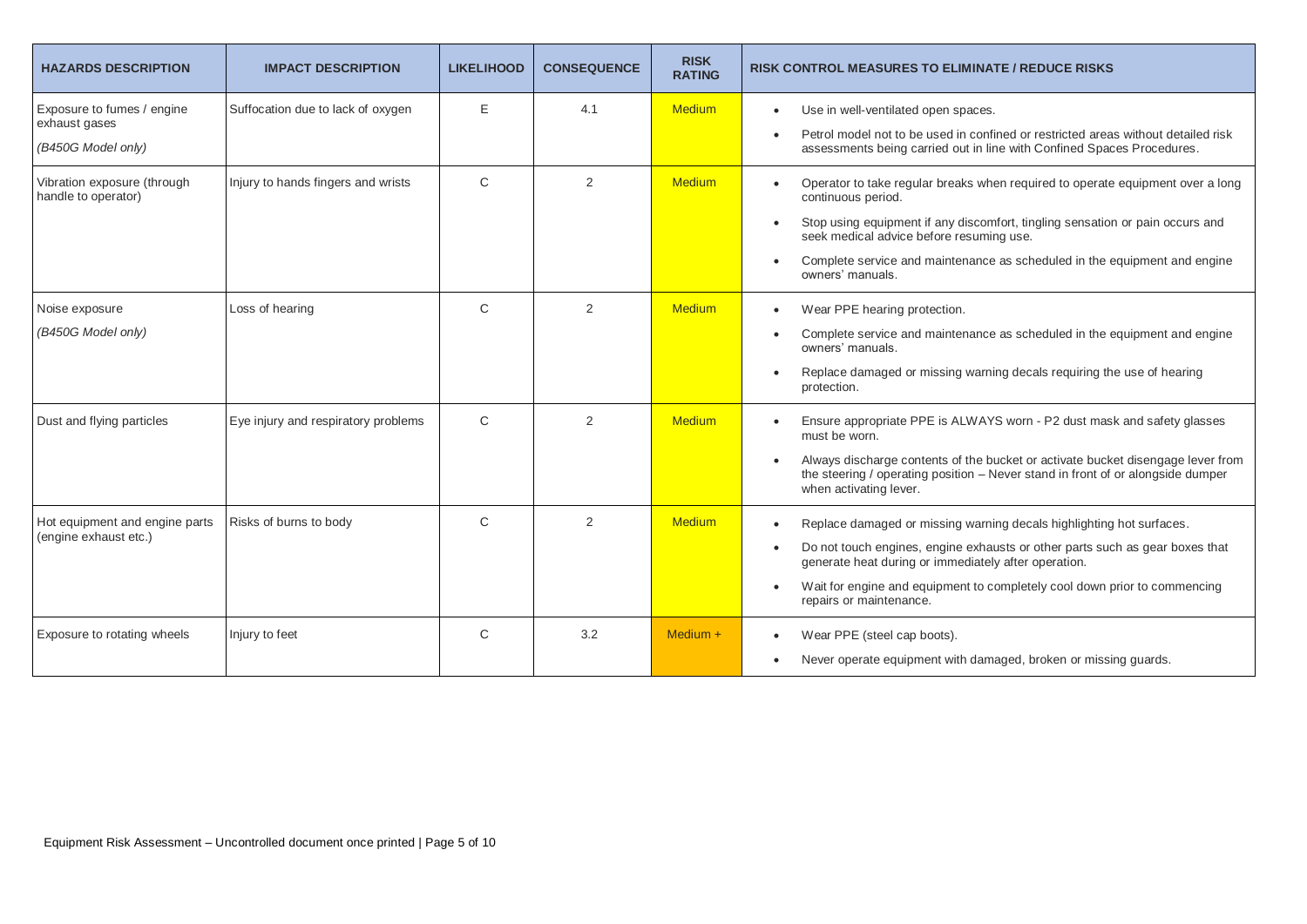| <b>HAZARDS DESCRIPTION</b>                                   | <b>IMPACT DESCRIPTION</b>                                                | <b>LIKELIHOOD</b> | <b>CONSEQUENCE</b> | <b>RISK</b><br><b>RATING</b> | <b>RISK CONTROL MEASURES TO ELIMINATE / REDUCE RISKS</b>                                                                                                                                                                                                                                                                                                                                                                                                                                                                                                                                                                                                                                                                                                                                                                                                       |  |  |
|--------------------------------------------------------------|--------------------------------------------------------------------------|-------------------|--------------------|------------------------------|----------------------------------------------------------------------------------------------------------------------------------------------------------------------------------------------------------------------------------------------------------------------------------------------------------------------------------------------------------------------------------------------------------------------------------------------------------------------------------------------------------------------------------------------------------------------------------------------------------------------------------------------------------------------------------------------------------------------------------------------------------------------------------------------------------------------------------------------------------------|--|--|
| Operator slipping or tripping<br>during equipment operation. | Loss of control of equipment,<br>personal injury, damage to<br>equipment | C                 | 3.2                | $Median +$                   | Always operate the equipment with two hands on the handlebar for maximum<br>control.<br>Assess work area prior to operating equipment, do not operate up or down a<br>$\bullet$<br>slope greater than 25 degrees.<br>NEVER allow people to ride inside bucket / tub.<br>$\bullet$<br>Maintain a safe operating distance from trenches, excavations and pits.<br>Always look over your shoulder and check behind you for hazards prior to<br>operating in reverse.                                                                                                                                                                                                                                                                                                                                                                                              |  |  |
| <b>MAINTENANCE AND REFUELLING</b>                            |                                                                          |                   |                    |                              |                                                                                                                                                                                                                                                                                                                                                                                                                                                                                                                                                                                                                                                                                                                                                                                                                                                                |  |  |
| Refuelling engine<br>(B450G Model only)                      | Fire or explosion<br>Chemical burns (fuels and oils)                     | $\mathsf{C}$      | 3.2                | $Median +$                   | Smoking or use of mobile phone is not permitted while refuelling.<br>$\bullet$<br>When refuelling ensure nozzle is in contact with the machinery (grounded).<br>$\bullet$<br>Switch off engine before refuelling.<br>$\bullet$<br>Keep fuel away from sources of ignition.<br>$\bullet$<br>Always use fuel container nozzle to reduce risk of spilling fuel.<br>$\bullet$<br>Clean up any fuel spills immediately.<br>$\bullet$<br>Always carry first aid facilities.<br>$\bullet$<br>Refuel on an impermeable surface away from drains / water courses in a well-<br>ventilated area.<br>Re-cap fuel container after use and store in appropriate area.<br>$\bullet$<br>Always wear PPE when refuelling engine (gloves and glasses) to reduce risk of<br>$\bullet$<br>fuel meeting hands and eyes.<br>Replace damaged or missing warning decals.<br>$\bullet$ |  |  |
| <b>Recharging Battery</b><br>(B450E Model only)              | Electrocution                                                            | E                 | 4.2                | $Median +$                   | Only charge the unit using the factory fitted charging unit.<br>$\bullet$<br>Inspect ALL cables for exposed wires for cuts and damage prior to charging – If<br>damaged cables are identified isolate equipment and have repaired immediately<br>by a licenced electrician.                                                                                                                                                                                                                                                                                                                                                                                                                                                                                                                                                                                    |  |  |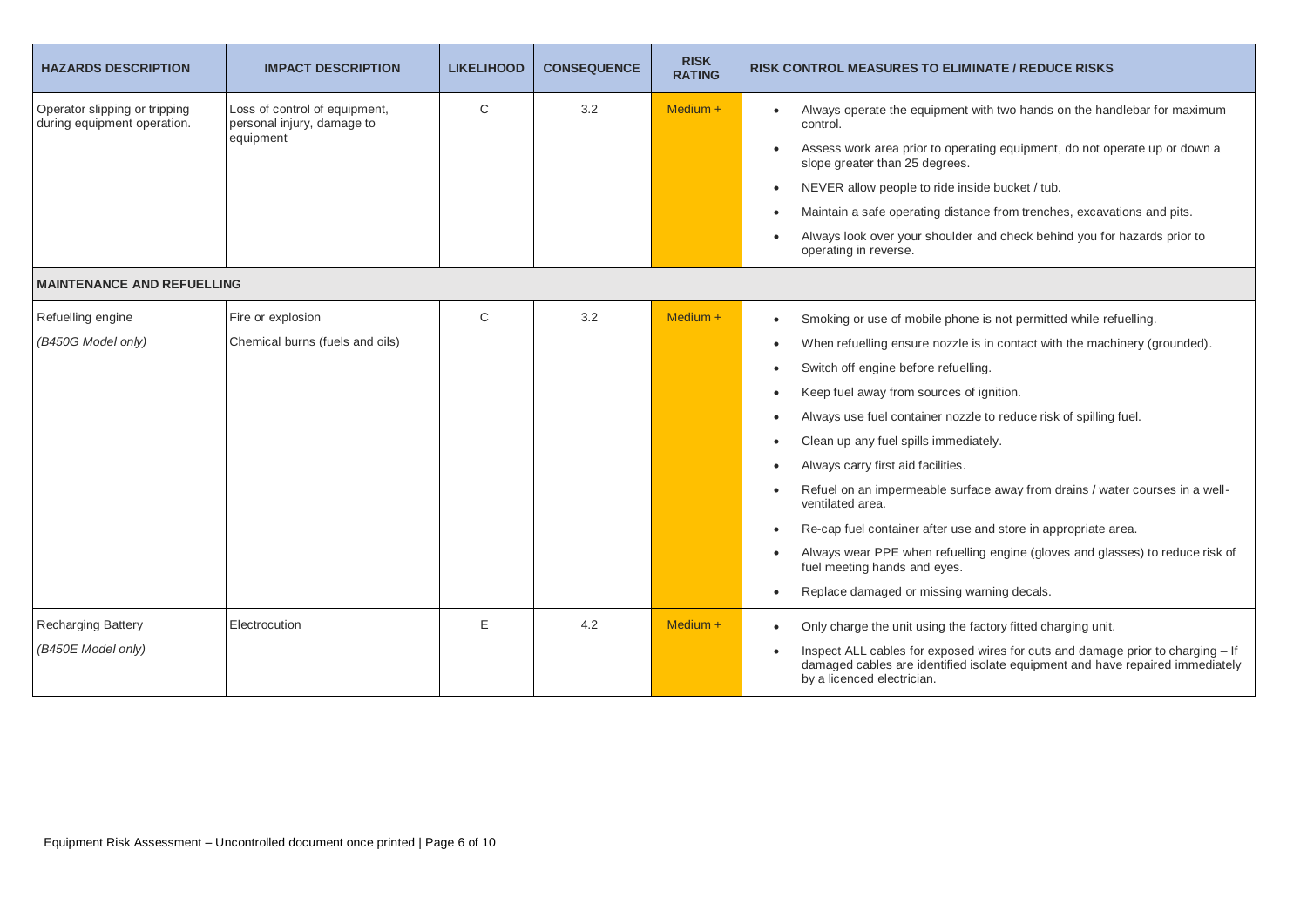| <b>HAZARDS DESCRIPTION</b> | <b>IMPACT DESCRIPTION</b>                                                                      | <b>LIKELIHOOD</b> | <b>CONSEQUENCE</b> | <b>RISK</b><br><b>RATING</b> | <b>RISK CONTROL MEASURES TO ELIMINATE / REDUCE RISKS</b>                                                                                                                                                                                                                                                                                                                                                                                                                                                                                                                                                                                                                                                                                                                                                                                                                     |
|----------------------------|------------------------------------------------------------------------------------------------|-------------------|--------------------|------------------------------|------------------------------------------------------------------------------------------------------------------------------------------------------------------------------------------------------------------------------------------------------------------------------------------------------------------------------------------------------------------------------------------------------------------------------------------------------------------------------------------------------------------------------------------------------------------------------------------------------------------------------------------------------------------------------------------------------------------------------------------------------------------------------------------------------------------------------------------------------------------------------|
| Maintenance and repair     | Cuts and burns (heat)<br>Entanglement of clothes, hair etc.<br>Chemical burns (fuels and oils) | ◡                 | 3.2                | Medium $+$                   | Only trained and competent personnel to undertake maintenance and repair on<br>equipment.<br>Complete service and maintenance as scheduled in the equipment and engine<br>owners' manuals.<br>Use only genuine parts and accessories to ensure correct compatibility and safe<br>use of equipment.<br>Remove spark plug (B450G) from engine or disconnect battery (B450E) prior to<br>conducting maintenance to eliminate unexpected starting of equipment.<br>Always ensure guards, safety switch and any other safety mechanisms are free<br>from damage and installed prior to testing and returning product to service.<br>Always wear PPE when servicing and repairing equipment (gloves, glasses and<br>steel cap boot) to reduce risk of cuts, burns and skin exposure to fuels and oils.<br>Never work underneath equipment suspended by lifting device or on ramps. |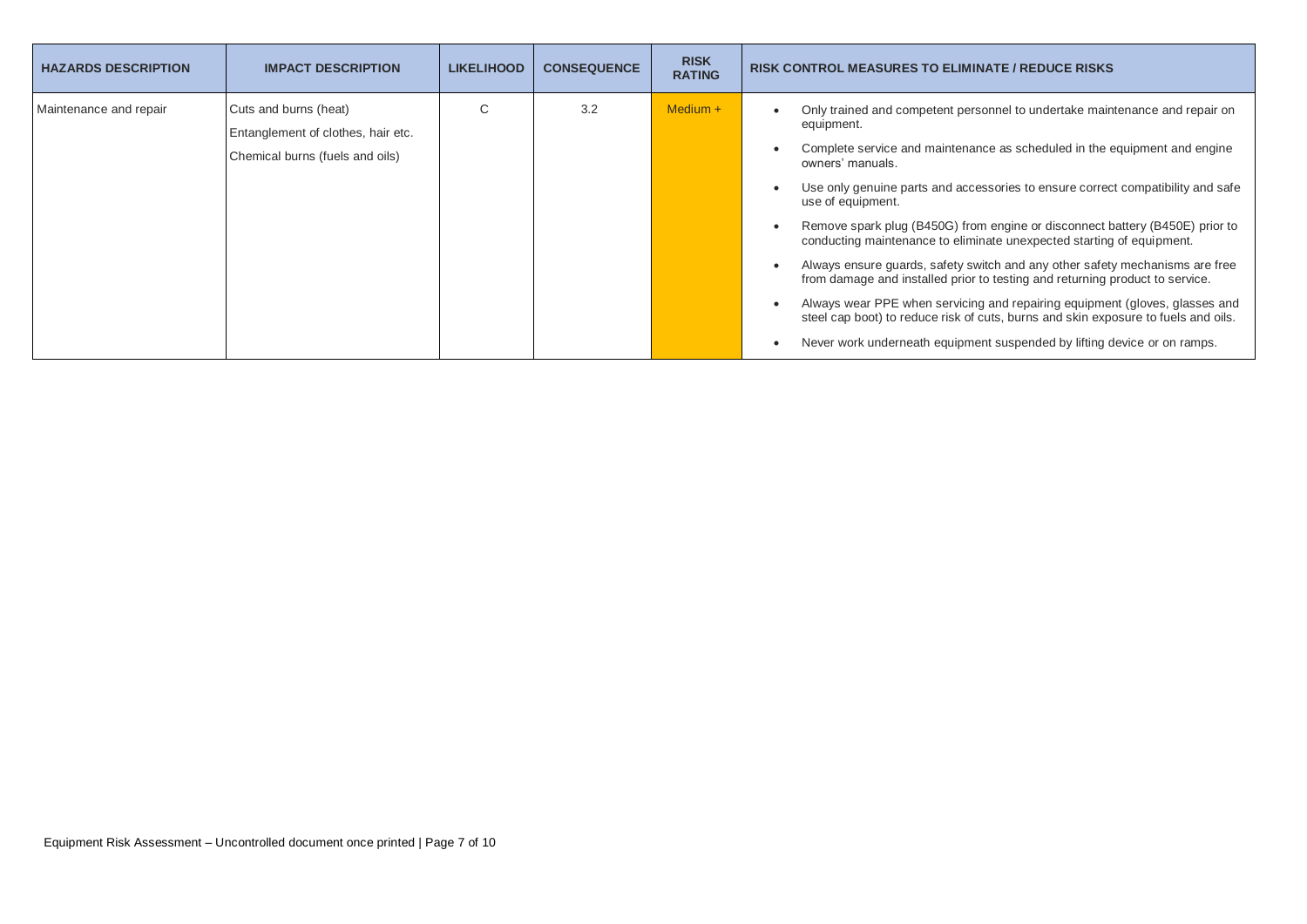#### **RISK RATING MATRIX**

| <b>LIKELIHOOD OF HAZARD OCCURRING</b>                                             |                                                                      |               |                |                                         |               |                                  |                                                                      | <b>CONSEQUENCE IF HAZARD OCCURRED</b> |                                  |                                        |                                                                                                                                                        |                             |
|-----------------------------------------------------------------------------------|----------------------------------------------------------------------|---------------|----------------|-----------------------------------------|---------------|----------------------------------|----------------------------------------------------------------------|---------------------------------------|----------------------------------|----------------------------------------|--------------------------------------------------------------------------------------------------------------------------------------------------------|-----------------------------|
| <b>EXPLANATION</b><br><b>CATEGORY</b>                                             |                                                                      |               |                |                                         |               |                                  |                                                                      | <b>CATEGORY</b>                       |                                  | <b>EXPLANATION SAFETY &amp; HEALTH</b> | <b>EXPLANATION</b><br><b>ENVIRONMENT</b>                                                                                                               |                             |
| A. Almost Certain<br>It is expected to occur in most circumstances                |                                                                      |               |                |                                         |               |                                  |                                                                      | Notable Event<br>Cat 1.               |                                  | Minor injury - first aid injury        | Very minor pollution                                                                                                                                   |                             |
| B. Very Likely<br>Has occurred in some circumstances (known to have occurred)     |                                                                      |               |                |                                         |               |                                  |                                                                      | Cat 2.<br><b>Significant Event</b>    |                                  | Single MTI                             | Minor local pollution                                                                                                                                  |                             |
| C. Likely (Possible)<br>Might have occurred at some time but details not known    |                                                                      |               |                |                                         |               |                                  |                                                                      | Cat 3.1.<br><b>Highly Significant</b> |                                  | Single LWC or multiple MTI             | Evident pollution local concern                                                                                                                        |                             |
|                                                                                   | D. Unlikely                                                          |               |                | Could occur but has not at yet happened |               |                                  |                                                                      |                                       | <b>Serious Event</b><br>Cat 3.2. |                                        | Permanent disability or multiple LWC                                                                                                                   | Significant local pollution |
| E. Very Unlikely<br>Has occurred somewhere (heard of it happening)                |                                                                      |               |                |                                         |               |                                  |                                                                      | Cat 4.1.                              | <b>Extremely Serious</b>         | Single fatality                        | Major local pollution                                                                                                                                  |                             |
| F. Extremely Unlikely<br>Could theoretically occur but not aware of any instances |                                                                      |               |                |                                         |               |                                  |                                                                      | Cat 4.2. Catastrophic                 |                                  | Multiple fatalities                    | Extremely severe pollution                                                                                                                             |                             |
|                                                                                   |                                                                      |               |                |                                         |               |                                  |                                                                      |                                       |                                  |                                        |                                                                                                                                                        |                             |
| <b>CONSEQUENCE</b>                                                                |                                                                      |               |                |                                         |               | <b>RISK LEVEL CLASSIFICATION</b> |                                                                      |                                       |                                  |                                        |                                                                                                                                                        |                             |
|                                                                                   | Cat 1<br>Cat 2<br><b>Cat 3.1</b><br><b>Cat 3.2</b><br><b>Cat 4.1</b> |               | <b>Cat 4.2</b> |                                         |               |                                  | Job must stop and not proceed without resolving this risk issue, for |                                       |                                  |                                        |                                                                                                                                                        |                             |
|                                                                                   | $\mathsf{A}$                                                         | Medium +      | Medium +       | <b>High</b>                             | <b>High</b>   | <b>High</b>                      | <b>High</b>                                                          |                                       | <b>High</b>                      | Unacceptable                           | example by adding more risk controls or substituting existing controls with<br>more effective ones.                                                    |                             |
|                                                                                   | B                                                                    | <b>Medium</b> | Medium +       | Medium +                                | <b>High</b>   | <b>High</b>                      | High-                                                                |                                       | $Median +$                       | Tolerable                              | Job may proceed if further risk reduction is not practicable. Take action to<br>reduce risk where possible.                                            |                             |
|                                                                                   | $\mathbf{C}$                                                         | <b>Medium</b> | <b>Medium</b>  | Medium +                                | Medium +      | <b>High</b>                      | <b>High</b>                                                          |                                       |                                  | Acceptable                             | Job may proceed if further risk reduction is not practicable.<br>Review risk on subsequent jobs to determine whether further action is<br>appropriate. |                             |
| <b>LIKELIHOOD</b>                                                                 | D                                                                    | Low           | Low            | <b>Medium</b>                           | <b>Medium</b> | Medium +                         | <b>High</b>                                                          |                                       | <b>Medium</b>                    |                                        |                                                                                                                                                        |                             |
|                                                                                   | E                                                                    | Low           | Low            | Low                                     | Low           | <b>Medium</b>                    | Medium +                                                             |                                       |                                  |                                        | Job may proceed. Further risk reduction should always be considered but                                                                                |                             |
|                                                                                   | F                                                                    | Low           | Low            | Low                                     | Low           | Low                              | <b>Medium</b>                                                        |                                       | Low                              | Negligible                             | may not be practicable.                                                                                                                                |                             |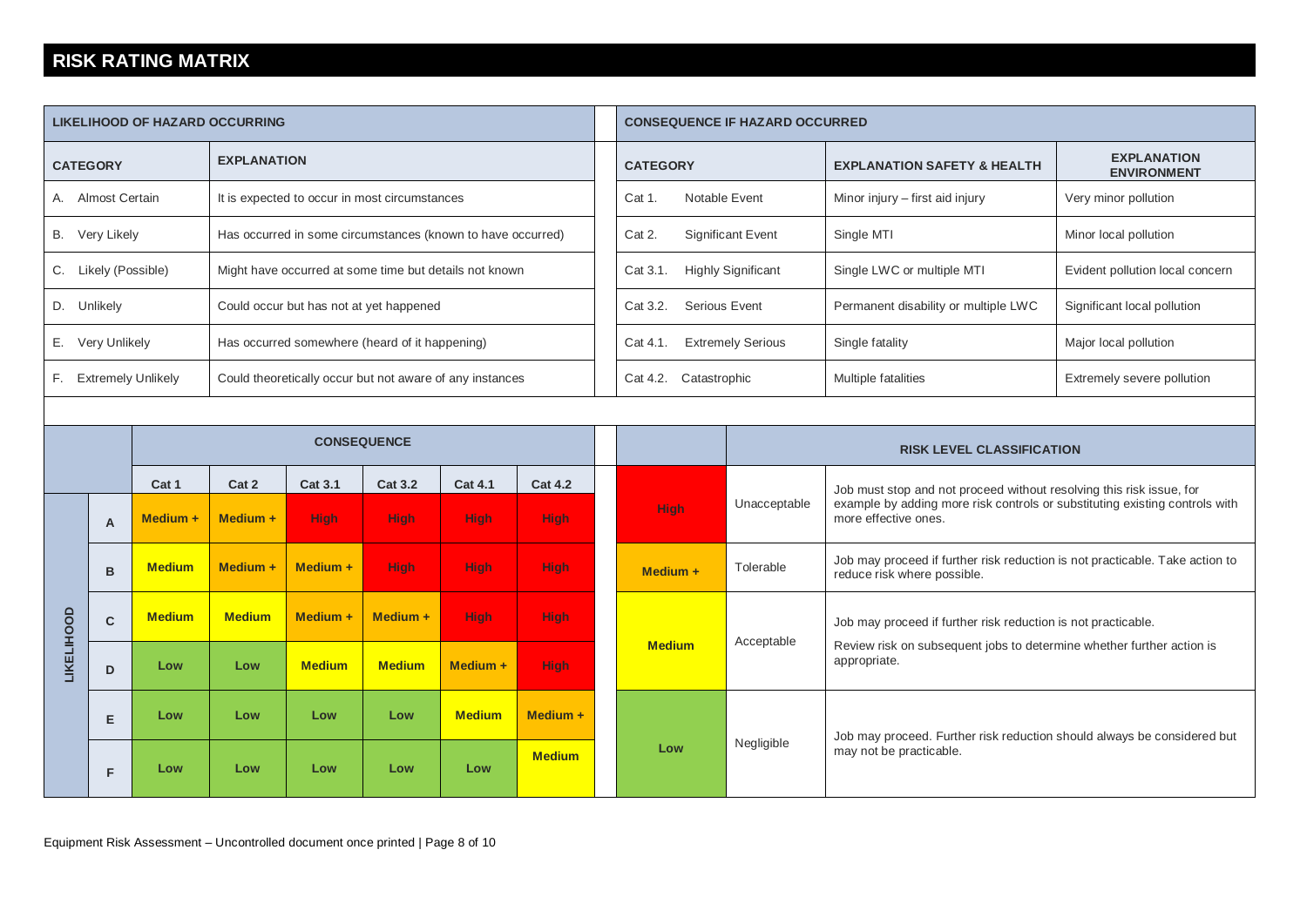**END OF ASSESSMENT**